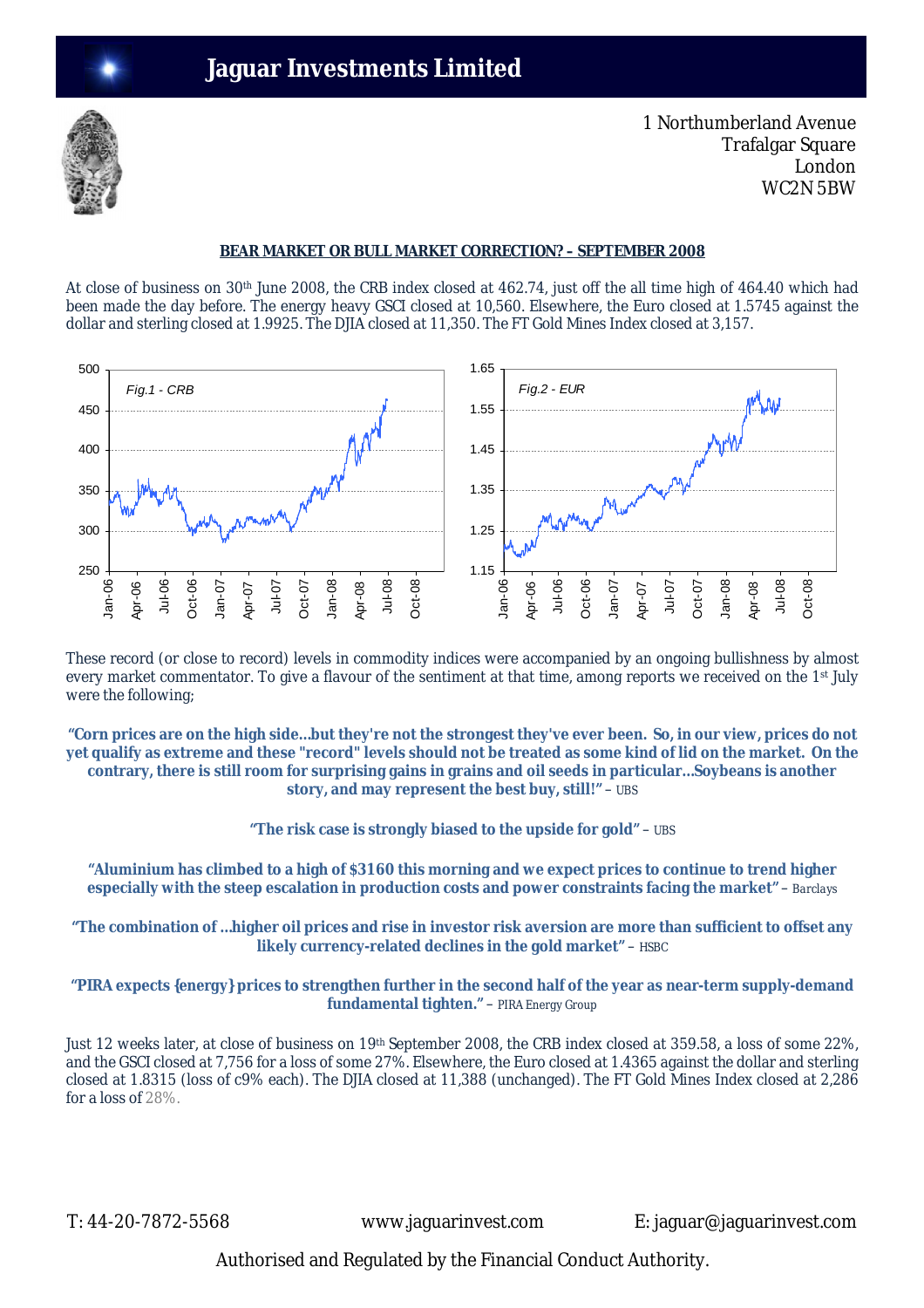

So what changed in the last 3 months to cause such a dramatic volte face in markets? Well apart from a cataclysmic financial meltdown, fundamentally speaking absolutely nothing changed. Central bank interest rates remain unchanged (see Fig.5 below). As noted above equity markets are also unchanged – the 10% loss in the DJIA (a result of the Lehman Brothers implosion and AIG nationalisation) was recouped as the US Treasury announced plans to warehouse the more toxic financial assets currently held by US banks and financial institutions (see Fig.6)



The relative stability of equity markets may have helped the recovery in the dollar, which in turn may well have been further boosted by a recovery in US consumer confidence (as measured by the US Conference Board) and US consumer sentiment (as measured by the University of Michigan) – see Fig.7 below. Business confidence as measured by the Philadelphia Fed seems as though it too may be on an uptick (see Fig.8).



T: 44-20-7872-5568 www.jaguarinvest.com E: jaguar@jaguarinvest.com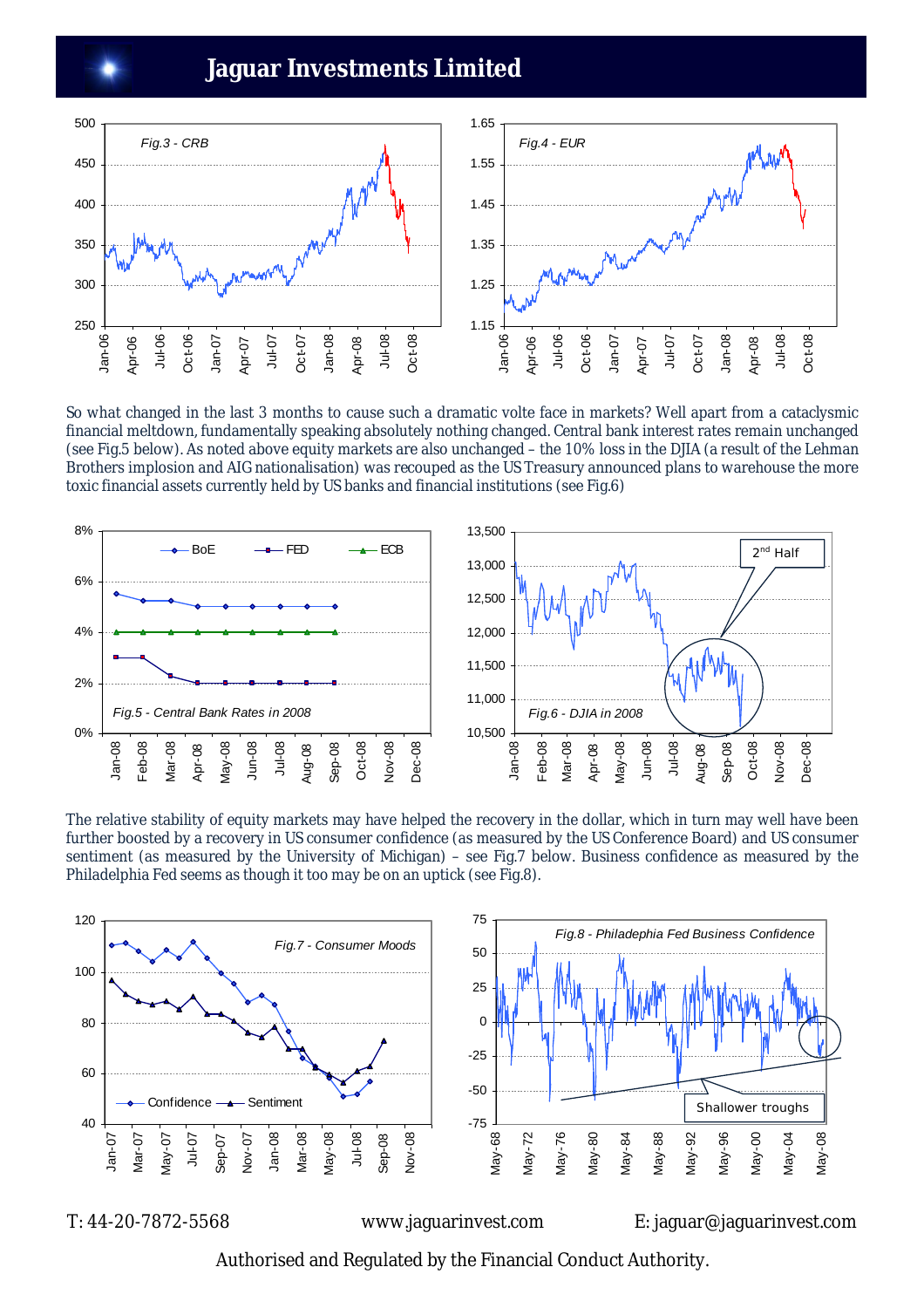Additionally there can be no doubt that economic news out of Europe has recently been poor – and perhaps sufficient to prompt an exodus from the Euro. Fig.9 below shows the most recent German IFO business sentiment releases as measured against expected numbers. Clearly the last few months have seen every release (except May) come out worse than expected, and in absolute terms it is at the lowest level (94.80) since September 2005. Sterling has also come under the hammer as the chancellor failed to grasp an opportunity to reassure the electorate – see below for some of his choice comments. Sterling did not react well!



## Newspaper interview, 30th August Alastair Darling, UK Chancellor

Economic times for the UK are "**arguably the worst they've been in 60 years…I think it's going to be more profound and long-lasting than people thought."**

**"I think it is important I tell people in this country that we, along with every other country in the world, face a unique set of circumstances where you've got the credit crunch coming at the same time with high oil and food prices."**

And from 22nd June:

**"Our economy along with every other economy in the world is going to be slowing this year. It will be difficult. It will be tough."**

As a UK resident I believe that UK PLC is grossly overvalued, and I can understand the dollar appreciating against Sterling. But against the Euro? Is this newfound faith in the greenback not misplaced? Of course the most recent confidence numbers above (for August and September respectively) do not reflect the most recent Lehman/Merrill/AIG debacle - but they should be reflecting almost all the other statistical data points – which remain almost universally poor!



Apart from the Housing Starts and Unemployment figures seen above, Construction Spending and Capacity Utilisation are both at four year lows, and falling. Industrial Production is flat, and Business Inventories are rising. As Standard Bank noted in their currency analysis on 16<sup>th</sup> September;

**"There's been a lot of bad news for the dollar just recently. The last payroll data was very poor, Fannie Mae and Freddie Mac had to be bailed out and Lehman Brothers sought bankruptcy protection. There's no good news in this. Some might try to manufacture a bullish argument for the dollar from amongst the rubble but it would be pretty hard to believe…market players are not interested in any fundamental story. Instead, all that's happening is that investors seem to be exiting short dollar (and short yen) trades which have probably been built up over a considerable period of time."**

T: 44-20-7872-5568 www.jaguarinvest.com E: jaguar@jaguarinvest.com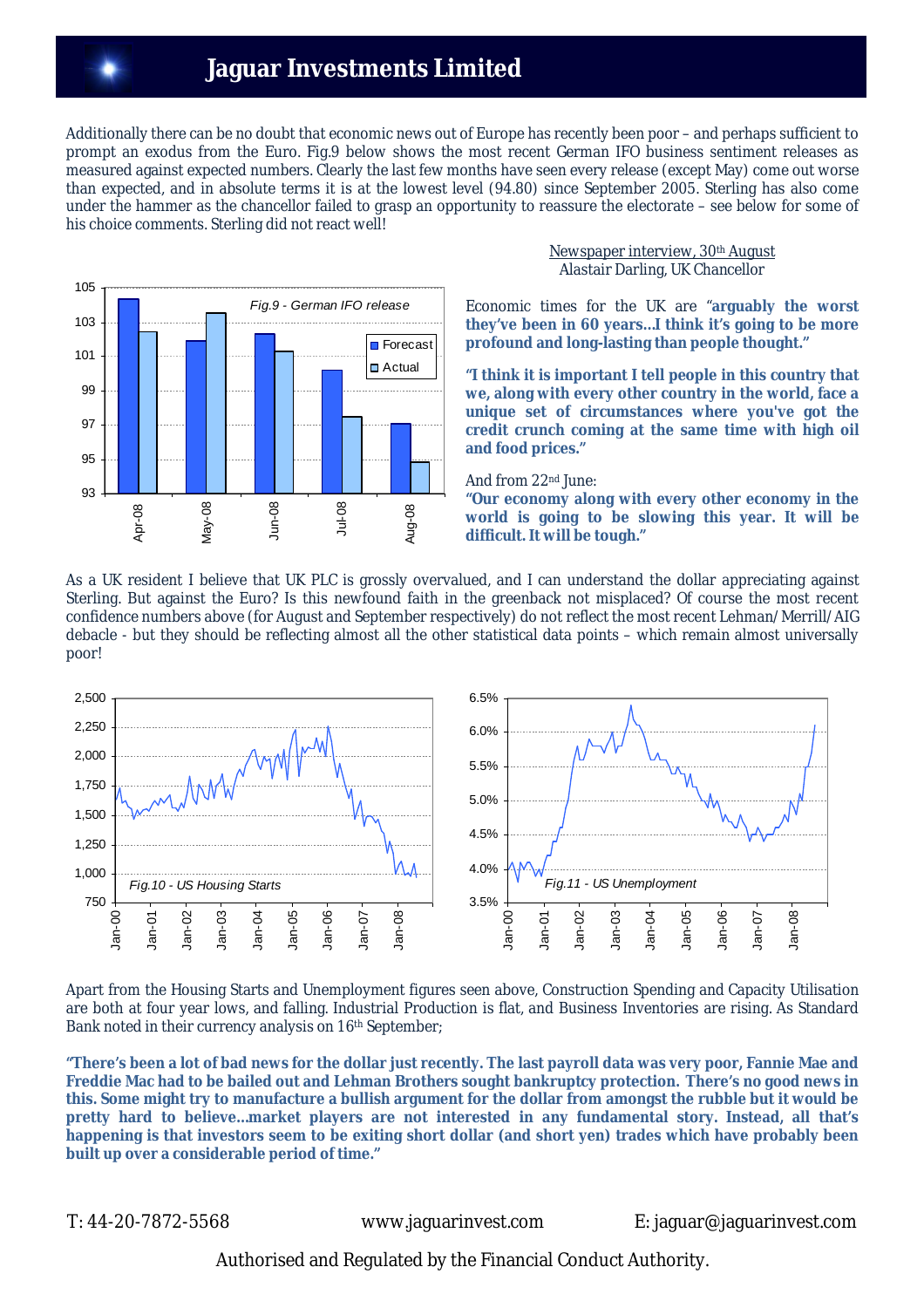So let's agree that although some Euro weakness can be explained, much of the recent dollar strength is not the result of any dramatic shift in the fundamentals of the currency, but rather the result of the hurried (and forced?) closing out of short positions, in turn driven by a general move to delever asset exposures, reduce trading risk to a minimum and of course to repatriate dollars to shore up holed balance sheets.

## **But what does it mean for commodities?**

Clearly the weakness of the dollar provided a huge support throughout the commodity bull run (see Fig.12 below). But the real roots of the rally lay in the improving fundamentals as outlined below. So what lies behind this recent (and extreme) weakness across commodity markets? Can it be explained by any fundamental factors or is it, too, the result of risk aversion and the neutralising of portfolios. We believe it to be the latter.



## Back to basics: Part. I

Any commodity market can be simply divided into 3 sectors;

- Producers: Who produce the commodity…
- Consumers: Who buy it either because they sell it on or else because they consume it…
- Swing factor: These guys can buy and/or sell and contribute greatly to market volatility. They might like to consider themselves investors, or relative value players, or macro-based, or arbitrageurs. They might be shortterm or medium-term or long-term players, and they may have a fundamental or technical bias, or they may be long-only. But they can all be classified as speculators, and in times of rising prices they essentially become a consumer, and in times of falling prices they become a producer.

The balance of production and consumption and swing factor equals price.

# Production and Consumption

At the start of this bull market, producers were facing tremendous issues. Rising raw material costs, rising energy costs, rising freight costs and rising wage costs. On top of this, there were various climatic issues affecting food production, not least of which was a major (and growing) shortage of water. And this was set against a volatile and deteriorating geo-political situation. **None of these issues have been resolved, let alone in the last 3 months**. Yes the price of crude has fallen back by a third from the highs seen earlier in the year, but in real terms it is still extremely expensive. The climate situation has not improved and nor has the geo-political situation.

At the start of this bull market, consumers were growing in both number and appetite. The urbanisation and "Westernisation" of China, and to a degree India, led to significant increases in demand in both foodstuffs and raw materials. At the same time, oil importers, especially the US, decided that it might be a good idea to reduce their dependence on troublesome overseas producers, and instead try to develop alternatives. Bio-fuel became a buzz word – and suddenly the already growing demand for anything arable increased dramatically. **None of these issues have been resolved, let alone in the last 3 months.** Yes the consumption of luxury goods may be falling as tangible wealth falls across the Western world, and for sure the early summer spike in the price of gasoline dented demand as the US driving season got underway. But in other areas, commodities remain very much in demand. The population is still growing, and requiring ever more food. The deserts are still encroaching across Asia and China. The world has yet to develop a viable alternative to crude oil, production of which is still falling, and which in any case remains in the hands of the worlds more volatile nations – witness Nigeria, Middle East, Venezuela…Chinese growth may have slowed, but it is still growing and its demand for raw materials is still large;

#### **"While an economic slowdown in western economies might have a short-term affect on the Chinese economy, the longer-term prospects of growth in China remain strong. As a result, China is not shying away from commodity consumption any time soon. They still have roads to pave, factories to build, and cities to expand."** – *Seeking Alpha – 28th July 2008*

**"In just the next 10 years China will consume about as much steel as the US did in the entire 20th century, when it was the world's industrial powerhouse."** – *Australian Business, 23rd August 2008*

T: 44-20-7872-5568 www.jaguarinvest.com E: jaguar@jaguarinvest.com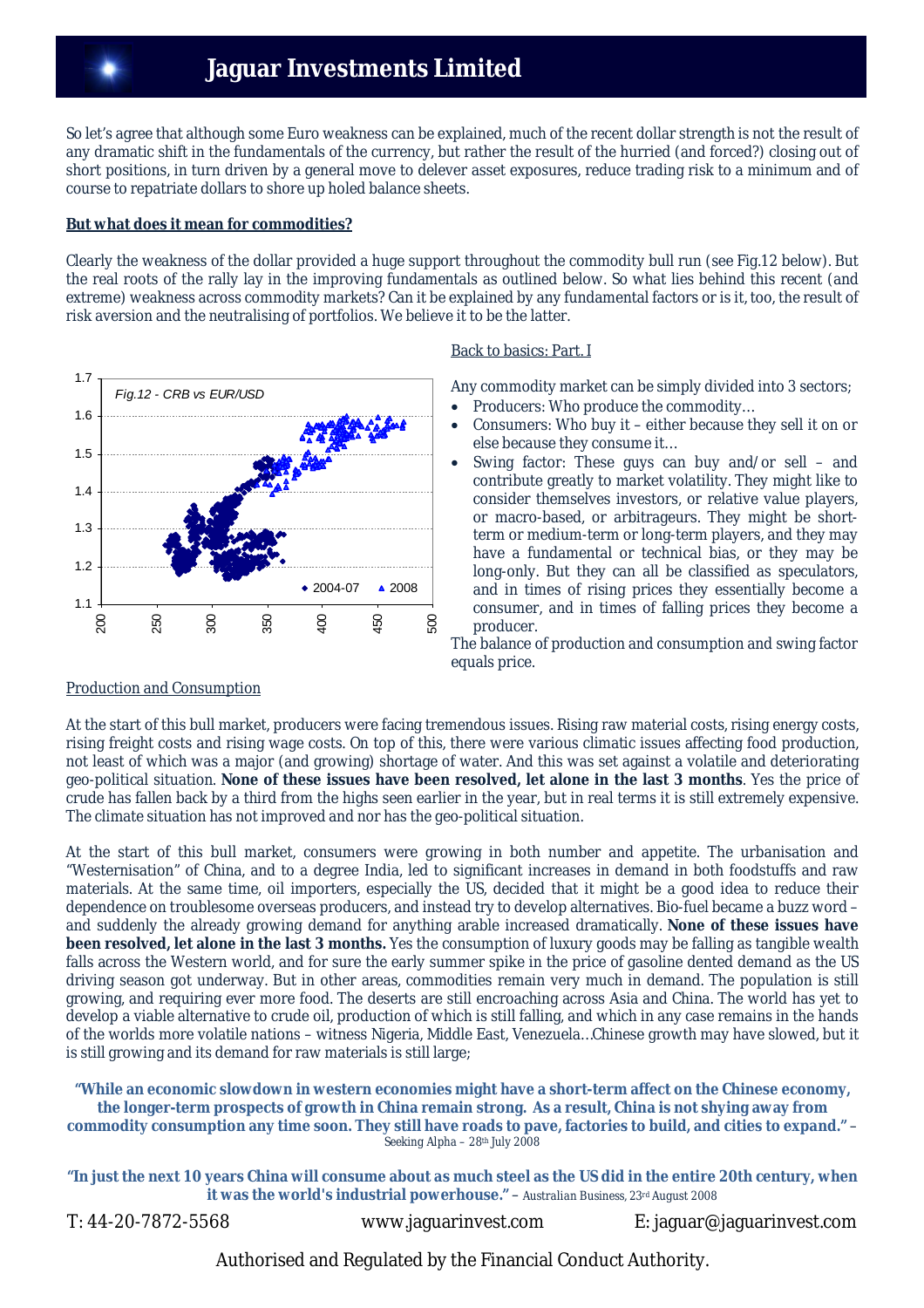And as I write this report, Barclays Capital release August import/export data from China. Excerpts from their excellent "Feeding the Dragon" report (22nd Sep) as follows;

**"China remained a net importer of primary aluminium in August…"**

- **"Early indications are that** *{copper}* **imports into China are rising…"**
- **"China was a net importer of refined lead for the 2nd consecutive month in August for the 1st time since 1997"**
- **"China retained its status as a net refined tin and alloys importer for the 13th successive month…"**
- **"The August statistics showed a sharp increase in net silver imports to China"**

**"Net crude oil imports rose strongly on the month, increasing by 11% y/y"**

- **"China remained a net gasoline importer for the 4th consecutive month…"**
- **"Diesel imports continued to grow strongly…"**
- **"Soybean imports increased 31% y/y…"**
- **"Corn imports continued on their upward trajectory…imports are up 71% y/y"**
- **"Cocoa imports…highest since our records started in March 2004…up an impressive 453% y/y"**
- **"China remained a net importer of coffee for the 3rd consecutive month…"**

In the interests of balance, Barclays also note that imports of nickel, zinc, cotton and fuel oil fell and remain weak. Overall however they conclude that with regard to China;

#### **"…the August data show that it is becoming a net importer of a growing number of commodities, and by a larger margin."**

#### The Swing Factor

The swing factor is more commonly known as (depending on time horizon) speculation (short-term) or investment (long-term). In periods of rising prices the swing factor adds to demand, thereby creating a greater shortage (and hence overshoot of prices on the topside). Similarly in periods of falling prices the swing factor adds to supply, creating a greater surplus (and hence an overshoot of prices on the downside). The point at which this factor actually "swings" is signified by a period of extreme volatility and violent price action and is typically followed by a period of sideways adjustment as more "normal" fundamental influences once more begin to drive prices.

Trying to gauge the magnitude of the swing factor is notoriously tricky due to the high levels of OTC exposures and absence of any data on these products. From Fig.13 below, we can see that open interest has fallen some 20%, and from this we can try and calculate an implied dollar value – but in truth this doesn't tell us much. What we can do is try and ascertain whether this fall in open interest is down to the short-term (speculative elements) or longer-term (investment) players. To do this we can look at the supplemental reports produced by the US CFTC – although these are only currently published for the food sectors. We interpret the Large Non-Commercial (LNC) sector to be representative of the short-term speculative community, with the longer-term investor community being published separately as Index positions (see Fig.14 below);



T: 44-20-7872-5568 www.jaguarinvest.com E: jaguar@jaguarinvest.com